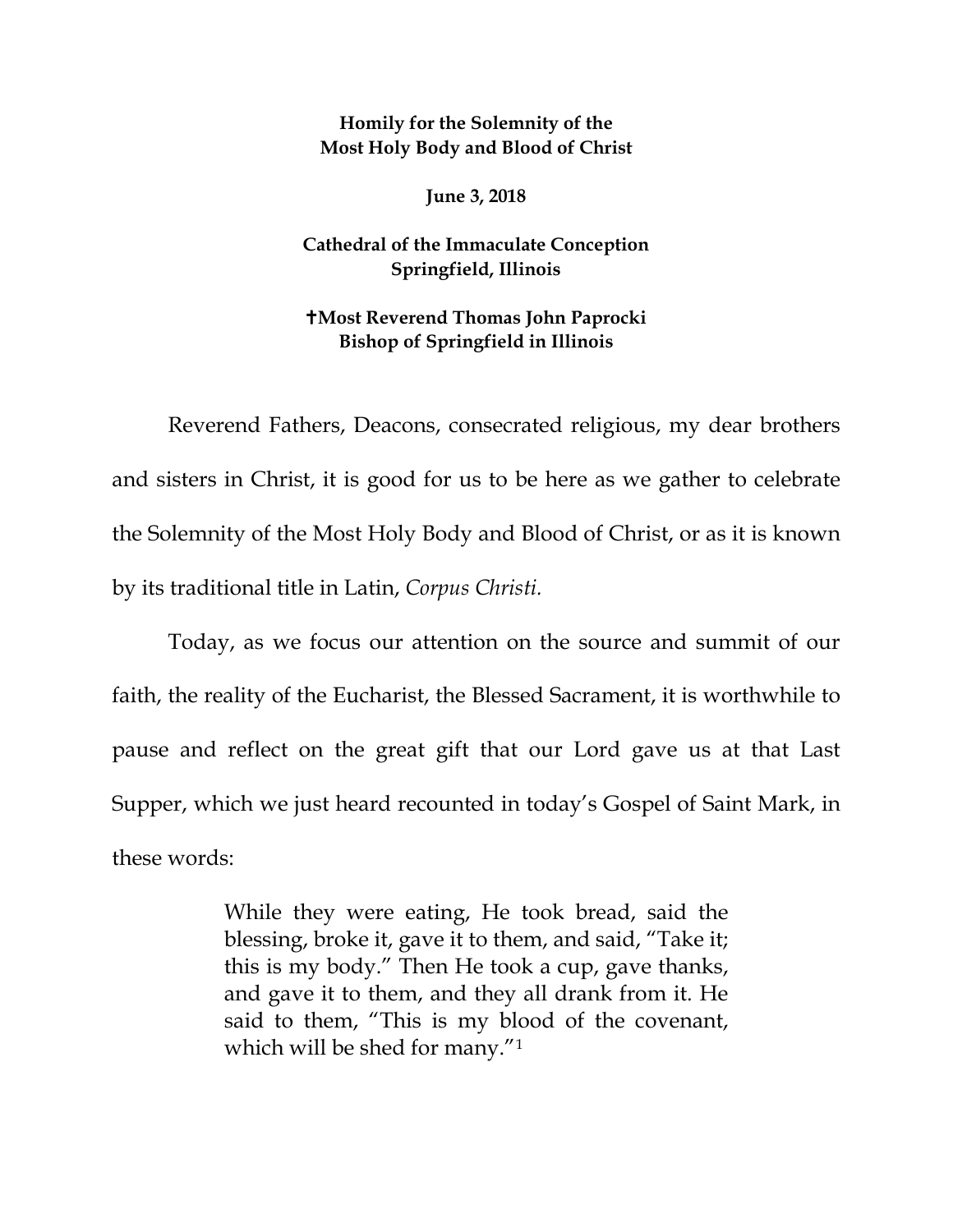The great gift that our Lord gave His disciples at the Last Supper is the same gift that He still continues to give us today: His Most Holy Body and Blood in the Eucharist. Since our Lord gives us this most precious gift of His Body and Blood, we must ask ourselves whether we take the time to appreciate what we have been given or whether we simply take it for granted.

My dear brothers and sisters in Christ, our Lord's presence in the Blessed Sacrament is something that we cannot take for granted. Rather, we must consider what we are receiving. Today, of all days, we need to stop and look, and then, listen -- really listen – to the words spoken to you before you receive Holy Communion: the Body of Christ*.* Let that sink in for a moment: this is the Body of Christ.

Then consider what you hold in your hand or receive on your tongue. Feel the weight of it. The host, that appears to be just a small sliver of bread, is almost weightless, yet, at the same time, it is not. In reality, this is the Body of Christ. You hold in your hands the One who walked on water. You cradle the One who calmed the storm. Here is the Son of God. Here is the One who gave sight to the blind, raised the dead, and fed the hungry.

2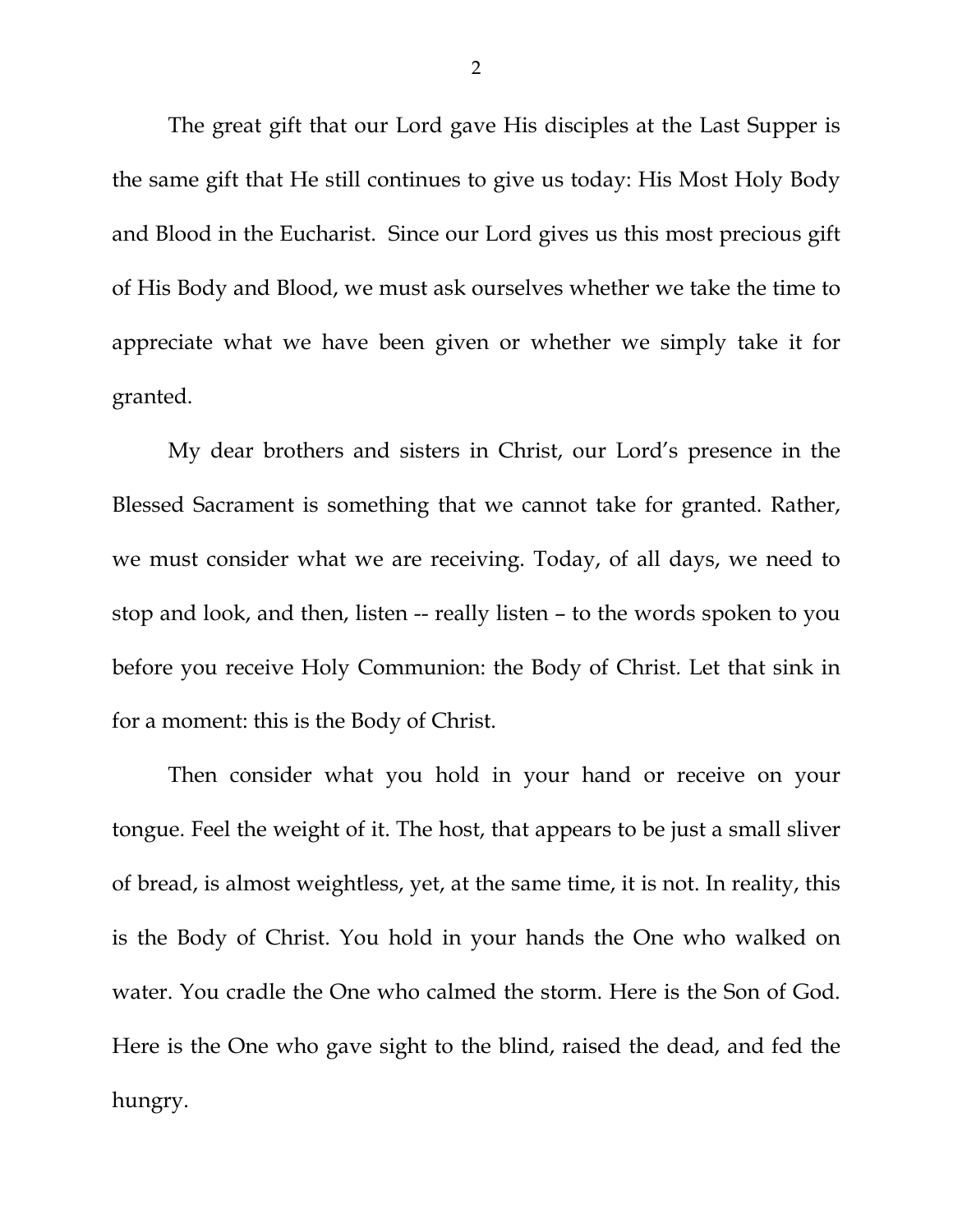If you had lived in Galilee or Jerusalem in the time of Jesus, you would have had the greatest difficulty in getting anywhere near Him, with the curious crowds and the scores of sick people that clamored for His attention. If you did get the chance to speak to Him, most likely after thirty seconds someone else would have elbowed you out of the way. But here, in the Eucharist, our Lord comes to meet you. Jesus is waiting for you in this great sacrament of love.

Today, as we take part in the procession at the end of Mass, we will accompany our Lord as He makes His way through the streets of our city; we will be like the disciples who joyfully followed the Master during the days of His life on earth. We, too, will experience the joy of being with Him. As we see Him pass through the streets visible in the monstrance, we bear witness to the joy and the love of Christ to all of those whom we encounter.

My dear brother and sisters in Christ, as the procession draws to a close and we go our separate ways, may we remember that our bearing witness to Christ through living as His disciples cannot be confined to this one day of the year or even one day of the week. Rather, it must be lived each and every day of our lives.

3